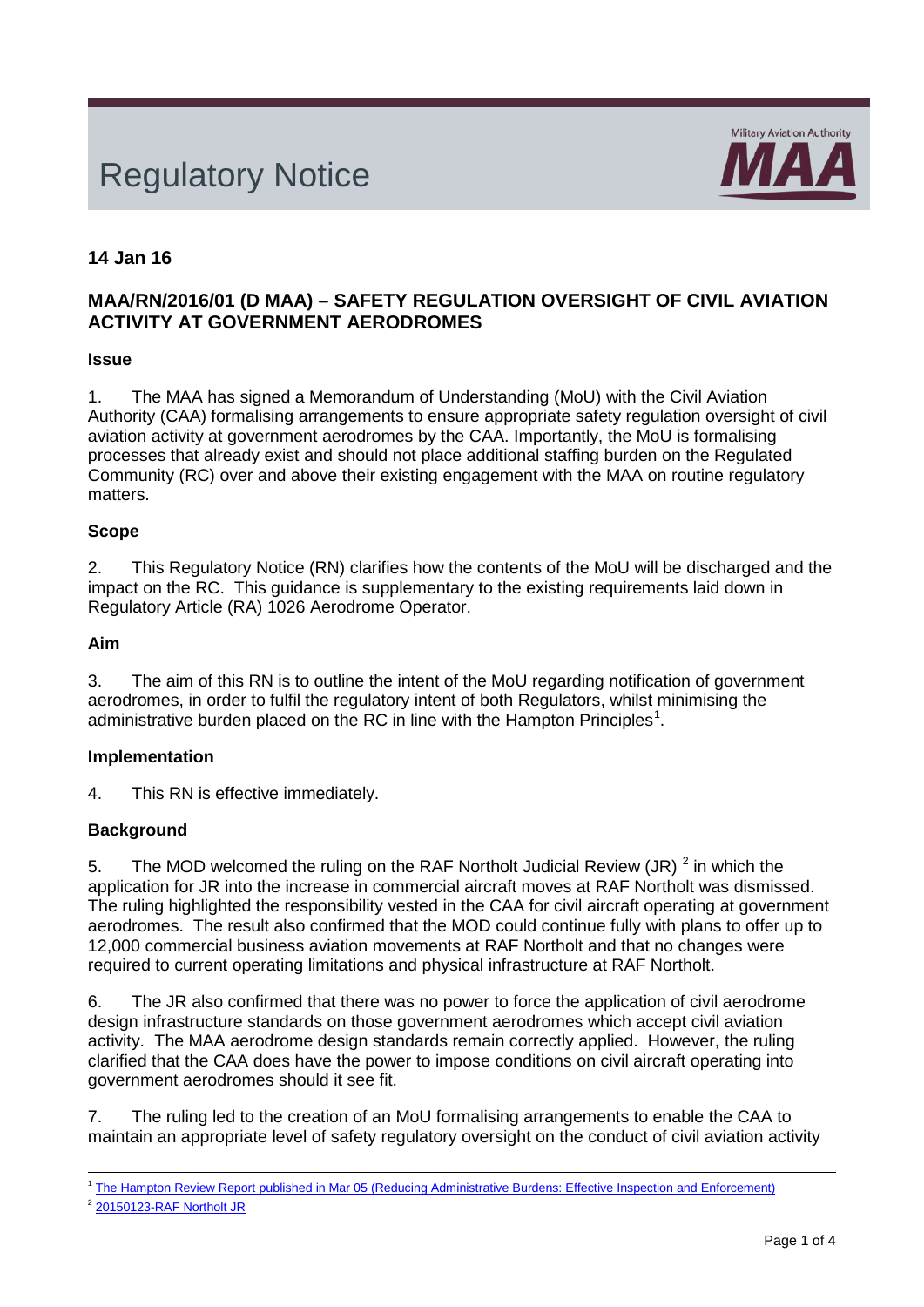taking place at government aerodromes in the UK. This agreement ensures that the CAA is able to discharge its function in relation to the notification process as required by Article 210 of the Air Navigation Order 2009 (The ANO)<sup>[3](#page-1-0)</sup>.

## **Applicability of the MoU**

8. **Aerodromes**. All government aerodromes in the UK are potentially within the scope of the MoU. However, the MAA has narrowed down the scope to include aerodromes where Air Traffic Services (ATS) are provided and where commercial air transport (CAT) is most likely to operate. Annex A provides the detail in 3 Tranches of aerodromes:

a. **Tranche 1**. In scope. Aerodromes with ATS provision and regular civil aircraft moves. CAA assurance complete – no conditions applied.

b. **Tranche 2**. In scope. Aerodromes with ATS provision and potential for civil aircraft moves. CAA assurance on going.

c. Tranche 3. Out of scope<sup>[4](#page-1-1)</sup>. Limited or no ATS provision. CAA assurance not required.

9. **Civil Aviation Activity**. The MoU covers the following categories of civil aviation activity:

- a. CAT (as defined by a CAA Air Operations Certificate holder).
- b. Aircraft size in excess of 2730kgs.
- c. Aircraft size less than 2730kgs conducting CAT.
- d. Civil aircraft contracted to the MoD.

10. **Assurance Process**. The CAA has already undertaken an initial review of Defence Aerodrome Manuals (DAMs), Aeronautical Information Publication (AIP) entries and other relevant regulatory documents for Tranche 1 aerodromes listed at Annex A of the MoU. Tranche 2 will be completed within 12 months of the MoU signatory date and the MAA and CAA will continue to meet quarterly to share assurance information, including occurrence reporting data and planned infrastructure change.

11. **Aeronautical Information**. A key element in supporting the CAA to notify government aerodromes for civil aviation activity is the effective management of aerodrome hazards and publishing details within the Aerodrome Operators Hazard Log (AOHL). The assurance process is reliant on Aerodrome Operators publishing accurate and timely DAM and AIP information that can be easily accessed by civil operators. The CAA has issued Safety Notice SN-201[5](#page-1-2)/007<sup>5</sup> to remind civil operators that additional factors may need to be taken into account when contemplating operations at government aerodromes.

12. **Management of Conditions**. Should the CAA elect to place an operating limitation on a civil operator utilizing a government aerodrome (through placing a 'condition'); the CAA will correspond direct with the civil operator and the MAA. The MAA will in turn notify the Aerodrome Operator so that the DAM and AIP entry can be amended to reflect any specific restrictions. Importantly, the condition will be placed on the civil operator not the government aerodrome itself. However should a civil operator be precluded or limited in its operation from a specific aerodrome for a safety reason, the Head of Establishment is not to subsequently approve the operation of such flights.

<span id="page-1-0"></span><sup>3</sup> [CAP 393 The ANO 2009.](https://www.caa.co.uk/application.aspx?catid=33&pagetype=65&appid=11&mode=detail&id=226) **Article 210 Use of Government Aerodromes** provides detail on the CAA's ability to notify a Government aerodrome as an aerodrome available for the take-off and landing of aircraft flying for the purpose of CAT of passengers, public transport of passengers or instruction in flying or any classes of such aircraft.

<span id="page-1-1"></span><sup>&</sup>lt;sup>4</sup> The MoU has been crafted to ensure that aerodromes can be moved into Scope if the nature of their civil aviation activity changes.

<span id="page-1-2"></span><sup>5</sup> [SN-2015/007 Use of Government/Military Aerodromes by Civil Aircraft](http://www.caa.co.uk/application.aspx?catid=33&pagetype=65&appid=11&mode=detail&id=7034) Operators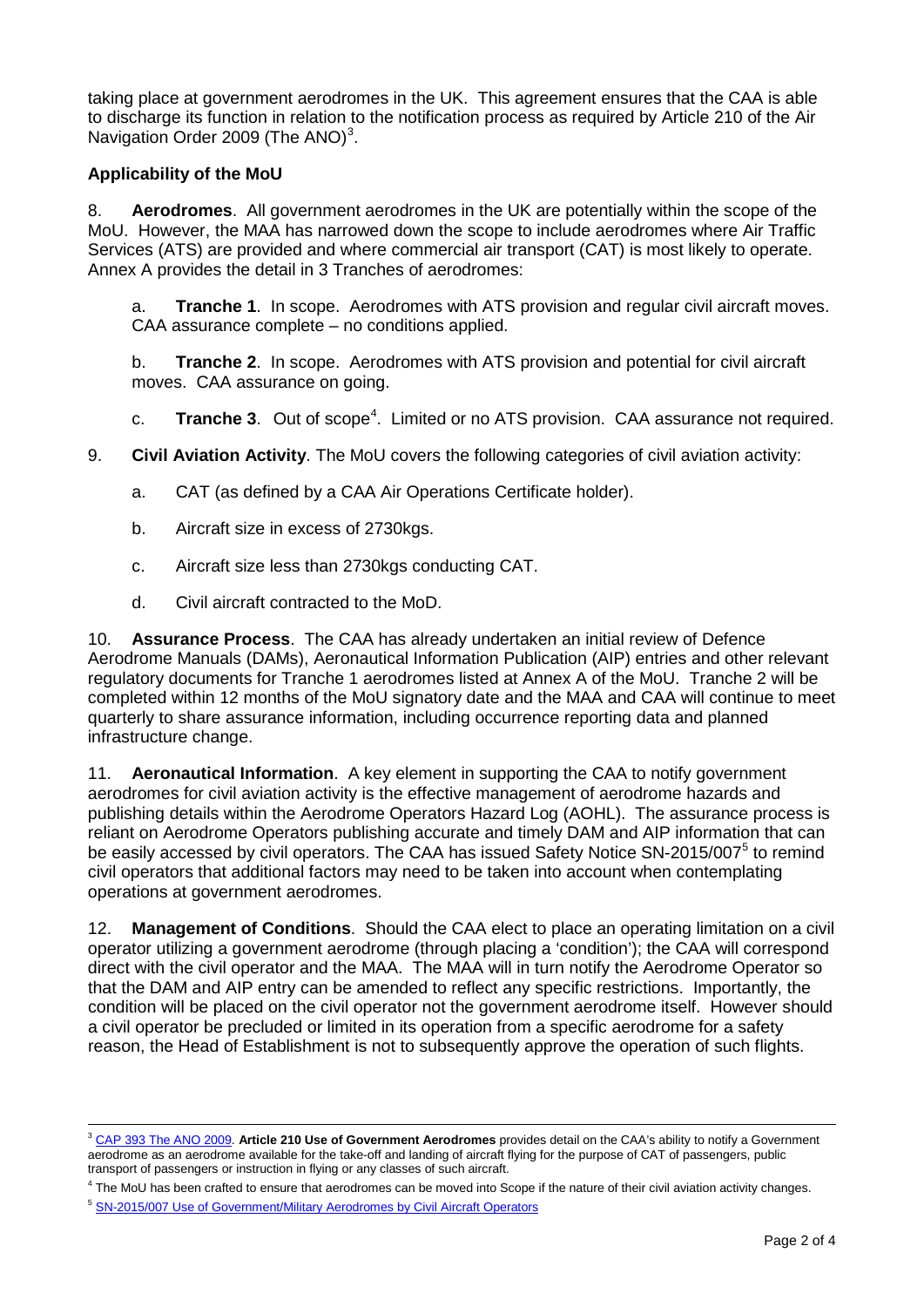## **Queries**

13. The RC are invited and encouraged to engage with the MAA on any issues related to the content of this RN. Any queries or requests for further guidance should be submitted to the ATM Regulations Branch Head [DSA-MAA-Reg-ATM@mod.uk](mailto:DSA-MAA-Reg-ATM@mod.uk) or 0306 79 82544.

## **Director Military Aviation Authority**

Annex:

A. List of current government aerodromes which are within the potential scope of the MOU.